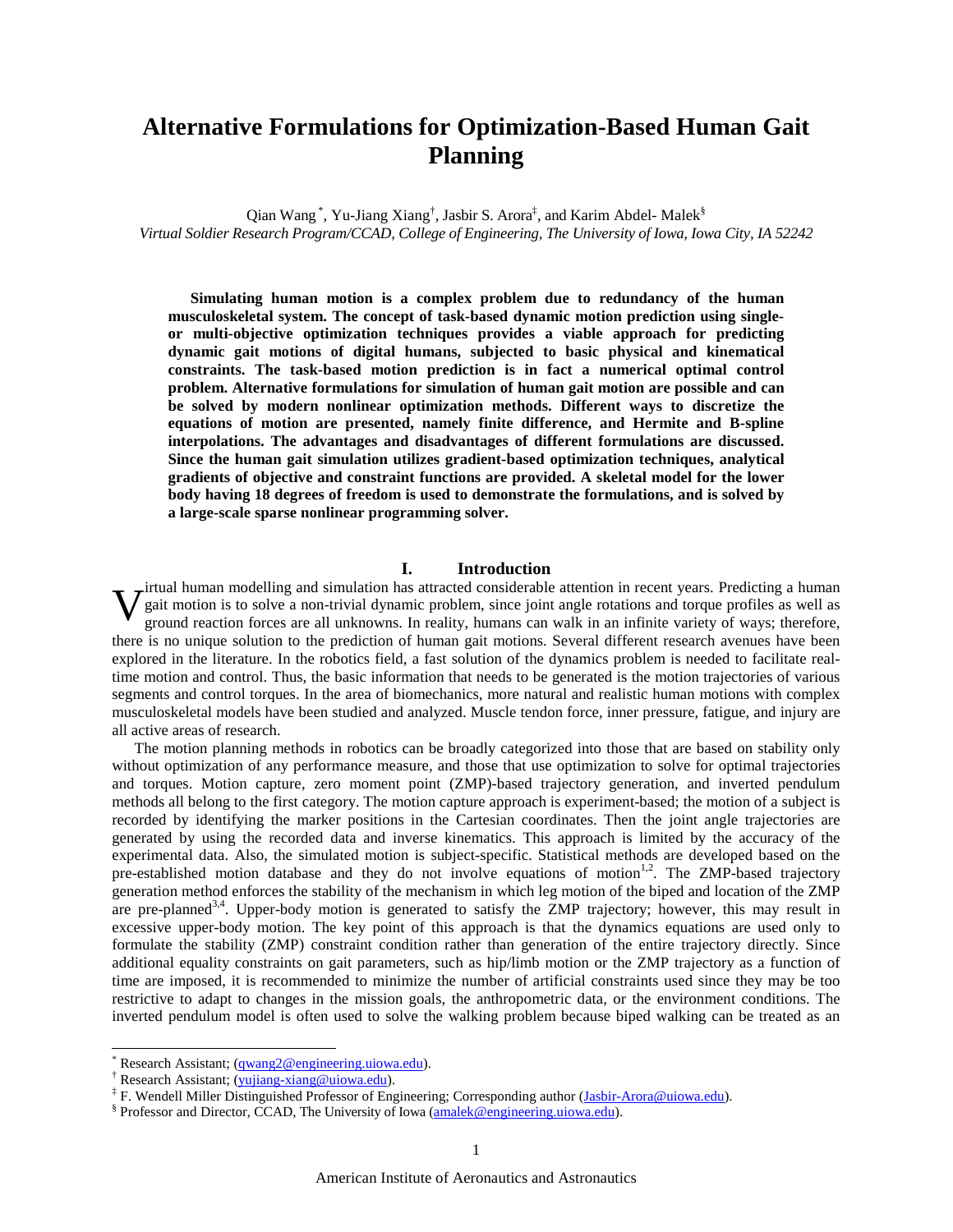inverted pendulum. The advantages of this method are its simplicity and fast solvable dynamics equations<sup>5</sup>. However, it also suffers from an inadequate dynamics model that cannot generate natural and realistic human motion.

 Optimization-based trajectory generation is aimed at more realistic and natural humanoid motion. Many humanfeatured criteria can be simultaneously considered rather than only stability. For digital human simulations, the objective functions represent human performance measures, and optimization methods are used to solve for the feasible joint motion profiles that optimize the objective functions and satisfy the necessary constraints6-9. Lo *et al*. used quasi-Newton nonlinear programming techniques to determine the human motion that minimizes the actuating joint torques<sup>10</sup>. The design variables were the control points for the cubic B-spline approximation of joint angle profiles. Chevallereau and Aoustin planned a walking and running motion using the Pontryagin Maximum Principle to determine the coefficients of a polynomial approximation for profiles of the pelvis translations and joint angle rotations<sup>6</sup>. Saidouni and Bessonet solved for cyclic, symmetric gait motion of a nine degree of freedom (DOF) model that moves in the sagittal plane<sup>8</sup>. The control points for the B-spline curves along with the time durations for the gait stages are optimized to minimize the actuating torque energy. By adopting the time durations as design variables both the motion for the single support and for the double support are simultaneously optimized.

 Skeletal models are used quite naturally in the robotics area. They have also been used in human locomotion modelling due to their relative simplicity and computational efficiency<sup>6-9</sup>. In biomechanics literature, optimizationbased methods have been used to simulate human motion with complex musculoskeletal models<sup>11-13</sup>. Muscle groups are included in the model using Hill-type elements. The examples with musculoskeletal models include an 8 DOF model by Yamaguchi and Zajac<sup>11</sup> to restore unassisted natural gait to paraplegics and a model with 23 DOF and 54 muscles for normal symmetric walking on level ground by Anderson and Pandy<sup>13</sup>. Thelen *et al.* proposed a muscle control algorithm that used a static optimization method with feed-forward and feedback controls to obtain the desired kinematic trajectories of a musculoskeletal model<sup>14</sup>. The resulting simulation results matched well with the patterns of body-segmental displacements, ground-reaction forces, and muscle activations obtained from experiments. The forward dynamics optimization problem with such musculoskeletal models is typically posed to minimize the metabolic energy expenditure per unit distance travelled. A set of terminal posture constraints are often imposed to ensure repeatability of the gait cycle.

In the current paper, the Denavit-Hartenberg (DH) method<sup>15</sup> is used for modelling human skeletal links and dynamics. Meanwhile, various constraints are imposed to ensure the optimal motions satisfy maximum joint angle limit, no ground penetration, dynamic stability, and foot-point locations. The human body dynamics is based on a recursive formulation that can be used to calculate gradients efficiently. The equations of motion (EOMs) are discretized and finite dimensional approximation or parametric representation for the joint angles variables are defined, converting the simulation problem into a nonlinear programming (NLP) problem. Different discretization techniques are available. These techniques include finite difference, and piecewise polynomial and spline interpolations. In the current work, explicit integration of the equations of motion is avoided, which is very advantageous for large-scale problems. With these formulations, all the optimization constraints, i.e., limits on joint angles can be expressed explicitly in terms of the optimization variables. Therefore their gradient evaluations become simple. Some key features of the present work include: (1) three formulations based on different discretization methods are evaluated and compared for human gait planning simulations, (2) a recursive form of the equations of motion is discretized directly, and no EOMs are integrated. The present paper also uses a more recent SQP algorithm and associated software. One numerical example is optimized and its solutions are compared. Advantages and disadvantages of the formulations are discussed.

# **II. Human Motion Modelling**

 A skeletal model is used in this study. Human limbs and joints can be modelled as a series of linkages. The movements are generated by muscle forces, which act on the skeletal bones through lever arms thereby generating torques on joints. Before setting up the optimization formulation for solving the gait simulation, kinematics and dynamics analyses of the system need to be carried out. The DH method and recursive formulation are adopted for kinematics and dynamics analyses, respectively $16,17$ .

# **A. The DH method and Recursive Kinematics Formulation**

 The DH method is an approach for relating the position of a point in one coordinate system to another, by using transformation matrices<sup>15</sup>. In order to obtain a systematic representation of a serial kinematics chain,  $q \in R^d$  is defined as the vector of *d*-generalized coordinates, the joint angles. The position vector of a point of interest in the Cartesian space can be written in terms of the joint variables as  $\mathbf{X} = \mathbf{X}(\mathbf{q})$ , where  $\mathbf{X}(\mathbf{q})$  can be obtained from the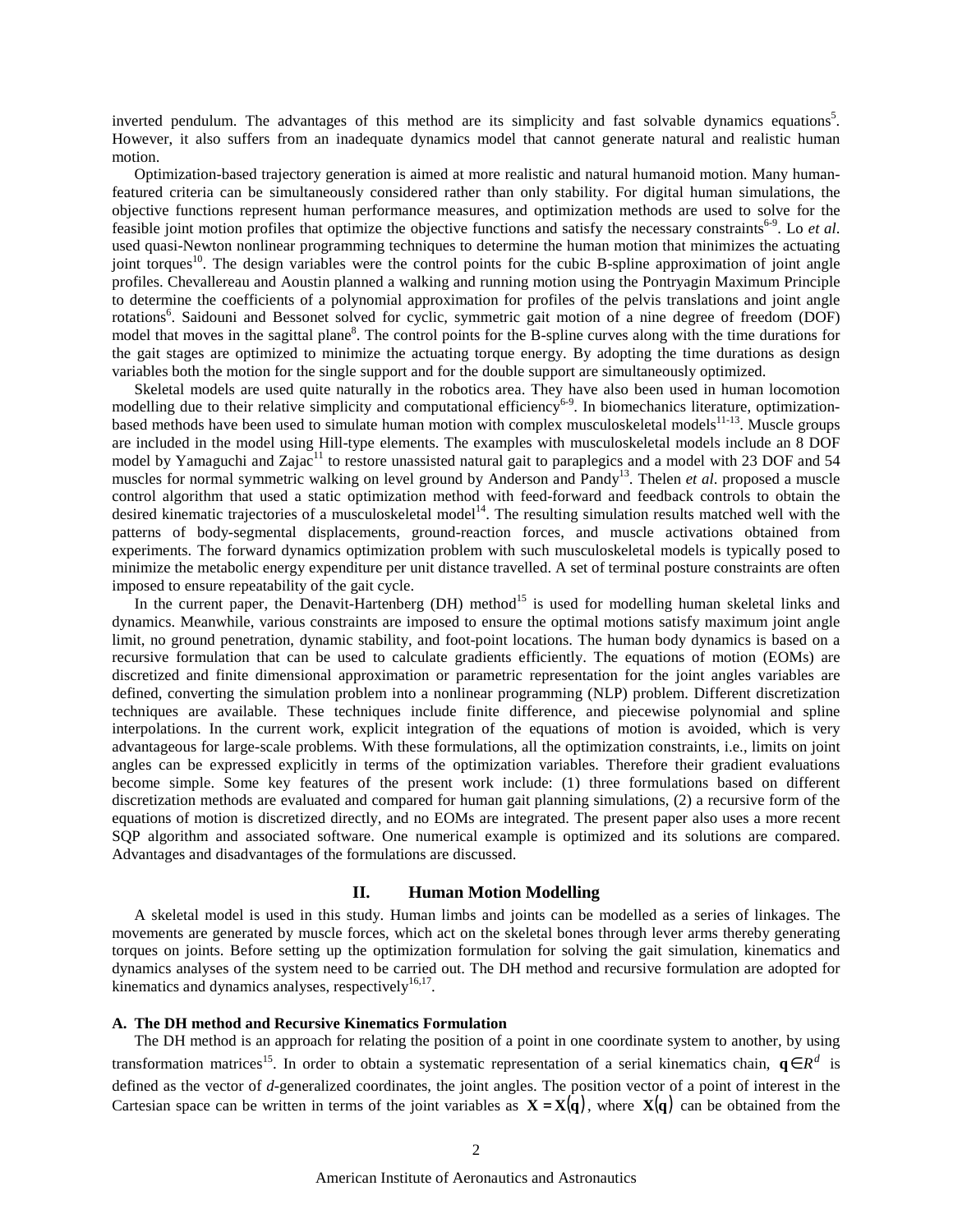multiplication of the  $4 \times 4$  homogeneous transformation matrices  $i^{-1}$ **T**<sub>i</sub> relating coordinate frames *i* and *i*-1, represented by four parameters  $\theta_i$ ,  $d_i$ ,  $\alpha_i$ , and  $a_i$ , as shown in Figure 1.



#### **Figure 1. Joint coordinate systems**

Let us define augmented  $4\times1$  vectors  ${}^0\mathbf{r}_d$  and  $\mathbf{r}_d$  using the global Cartesian vector  $\mathbf{X}(\mathbf{q})$  and the local Cartesian vector  $\mathbf{X}_d$  as:

$$
{}^{0}\mathbf{r}_{d} = \begin{bmatrix} \mathbf{X}(\mathbf{q}) \\ 1 \end{bmatrix}, \ \mathbf{r}_{d} = \begin{bmatrix} \mathbf{X}_{d} \\ 1 \end{bmatrix} \tag{1}
$$

where  $X_d$  is the position of the point with respect to the *d*th coordinate system. Using these vectors,  ${}^0\mathbf{r}_d$  can be related to  $\mathbf{r}_d$  (i.e., the global Cartesian vector  $\mathbf{X}(\mathbf{q})$  can be expressed in terms of the local Cartesian vector  $\mathbf{X}_d$ ) as:

$$
{}^{0}\mathbf{r}_{d} = {}^{0}\mathbf{T}_{d}(\mathbf{q})\mathbf{r}_{d} \tag{2}
$$

where

$$
{}^{0}\mathbf{T}_{d}\left(\mathbf{q}\right)=\prod_{i=1}^{d} {}^{i-1}\mathbf{T}_{i} = {}^{0}\mathbf{T}_{1}\left(q_{1}\right)^{1}\mathbf{T}_{2}\left(q_{2}\right)\cdots {}^{d-1}\mathbf{T}_{d}\left(q_{d}\right)
$$
\n
$$
\tag{3}
$$

According to the above analysis, we can define matrices  $A_j$ ,  $B_j$ , and  $C_j$  as recursive position, velocity, and acceleration transformation matrices for the *j*th joint, respectively. Given the link transformation matrix  $(T_j)$  and the kinematics state of each joint variable ( $q_j$ ,  $\dot{q}_j$  and  $\ddot{q}_j$ ), then for  $j = 1$ , *d* (i.e., an *d* degree of freedom chain), we have:

$$
\mathbf{A}_{j} = \mathbf{T}_{1} \mathbf{T}_{2} \mathbf{T}_{3} \cdots \mathbf{T}_{j} = \mathbf{A}_{j-1} \mathbf{T}_{j}
$$
(4)

$$
\mathbf{B}_{j} = \dot{\mathbf{A}}_{j} = \mathbf{B}_{j-1} \mathbf{T}_{j} + \mathbf{A}_{j-1} \frac{\partial \mathbf{T}_{j}}{\partial q_{j}} \dot{q}_{j}
$$
(5)

$$
\mathbf{C}_{j} = \dot{\mathbf{B}}_{j} = \ddot{\mathbf{A}}_{j} = \mathbf{C}_{j-1}\mathbf{T}_{j} + 2\mathbf{B}_{j-1}\frac{\partial \mathbf{T}_{j}}{\partial q_{j}}\dot{q}_{j} + \mathbf{A}_{j-1}\frac{\partial^{2}\mathbf{T}_{j}}{\partial q_{j}^{2}}\dot{q}_{j}^{2} + \mathbf{A}_{j-1}\frac{\partial \mathbf{T}_{j}}{\partial q_{j}}\ddot{q}_{j}
$$
(6)

where  $\mathbf{A}_0 = [\mathbf{I}]$  and  $\mathbf{B}_0 = \mathbf{C}_0 = [\mathbf{0}]$ . After obtaining all the transformation matrices  $\mathbf{A}_j$ ,  $\mathbf{B}_j$ , and  $\mathbf{C}_j$ , the global position, velocity, and acceleration of a point in the Cartesian coordinates can be calculated as<sup>18</sup>

$$
{}^{0}\mathbf{r}_{d} = \mathbf{A}_{d}\mathbf{r}_{d} \tag{7}
$$

$$
{}^{0}\dot{\mathbf{r}}_{d} = \mathbf{B}_{d}\mathbf{r}_{d} \tag{8}
$$

$$
{}^{0}\ddot{\mathbf{r}}_{d} = \mathbf{C}_{d}\mathbf{r}_{d} \tag{9}
$$

where  $\mathbf{r}_d$  is the local coordinates of the point in the *d*th coordinate system.

#### **B. Dynamics (Recursive Lagrangian Equations)**

 The general form of dynamic equations of motion is derived from energy principle. Based on the recursive kinematics analysis of the previous section, the backward recursion for the dynamic analysis is accomplished by defining transformation matrices  $\bf{D}$  and  $\bf{E}$  as follows<sup>18</sup>. Given the mass and inertia properties of each link, then the joint actuation forces/torques,  $\tau_i$ , are computed for  $i = d$  to 1 using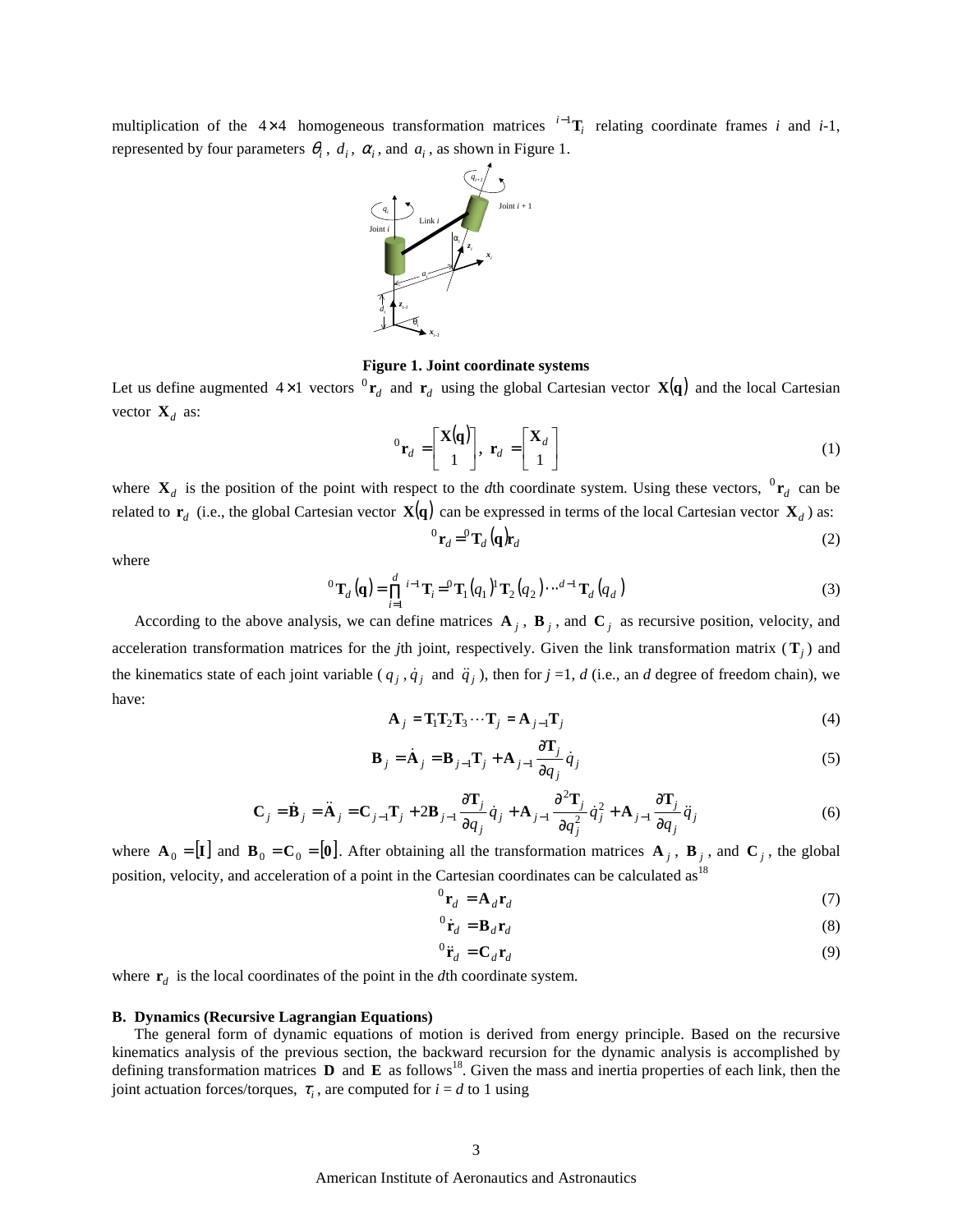$$
\tau_i = tr \left[ \frac{\partial \mathbf{A}_i}{\partial q_i} \mathbf{D}_i \right] - \mathbf{g}^T \frac{\partial \mathbf{A}_i}{\partial q_i} \mathbf{E}_i
$$
\n(10)

$$
\mathbf{D}_{i} = \mathbf{J}_{i} \mathbf{C}_{i}^{T} + \mathbf{T}_{i+1} \mathbf{D}_{i+1}
$$
\n(11)

$$
\mathbf{E}_{i} = m_{i}^{i} \mathbf{r}_{i} + \mathbf{T}_{i+1} \mathbf{E}_{i+1}
$$
 (12)

where  $\mathbf{D}_{d+1} = \mathbf{E}_{d+1} = [\mathbf{0}]$ ;  $\mathbf{J}_i$  = inertia matrix for link *i*;  $m_i$  = mass of link *i*;  $\mathbf{g}$  = gravity vector; <sup>*i*</sup>  $\mathbf{r}_i$ </sup> = location of the center of mass of link *i* in link *i* frame.  $tr[\cdots]$  denotes the trace operation, and  $(\cdots)^T$  denotes the matrix transpose. The first term in the torque expression denotes inertia and Coriolis torques; the second term denotes the torque due to gravity. Gradients information for all transformation matrix and torques with respect to state variables can be also evaluated in a recursive way as shown in Eqs. (4) to (12).

# **III. Human Gait Planning as an Optimization Problem**

It has been shown that task-based human motion prediction is in fact a numerical optimal control problem  $(OCP)<sup>19</sup>$ . The basic optimal control problem is to determine unknown quantities such as joint angles and torques, to achieve certain goals (e.g., minimization of a performance measure function) while satisfying all the performance requirements or constraints.

#### **A. Objective Function**

A general objective function (performance index PI) for optimal control problem is defined as:

$$
J = c_0(\mathbf{q}(T),T) + \int_0^T h_0(\mathbf{\tau}, \mathbf{q}, t) dt
$$
\n(13)

where  $T$  is the total time interval considered. Note that the definition of the OCP problem contains a wide variety of control problems, such as minimum time, minimum control effort, trajectory tracking, and response constraints. The joint angles **q** and torques τ are called *state variables* and *control variables* in the OCP problem. For digit human gait simulation, the objective functions represent human performance measures. Various performance measures of digital human have been developed in the literature  $8,10,12,18,20$ .

# **B. Optimization Constraints**

The optimization constraints consist of the equations of motion in Eqs. (10)-(12), and other time-dependent requirements, as

$$
\mathbf{g}(\tau, \mathbf{q}, \dot{\mathbf{q}}, \ddot{\mathbf{q}}, t) \le \mathbf{0} \tag{14}
$$

This type of constraints is the so-called dynamic or *point-wise* constraint, which needs to be satisfied at each point of the entire time interval  $t \in [0, T]$ . The other type of constraints are not functions of  $t$ ; therefore, they can be treated easily in the optimization process. These constraints include the initial and final motion constraints. Five treatments of the point-wise constraints in Eq.  $(14)$  have been discussed in the literature<sup>21</sup>. Note that time-dependent constraints on the state variables can be imposed at the discrete time grid points. In dynamic gait simulations, the timedependent inequality constraints in Eq. (14) may include the following basic constraints: (1) foot ground penetration, (2) foot strike position, (3) ZMP stability condition, (4) joint angle and torque limits, and others.

# *1. Foot ground penetration*

 Foot ground penetration in each phase (controls height of foot points as shown in Figure 2). For foot points without contact (triangular points in Figure 2), it is required that  $x \ge 0$ ; for foot points with contact condition (circular points in Figure 2), the condition is  $x = 0$ , where x is the vertical coordinate of any point on a foot. It is seen that the number of foot ground penetration constraints depends on the total number of points on the two feet.



**Figure 2. Foot ground penetration constraints**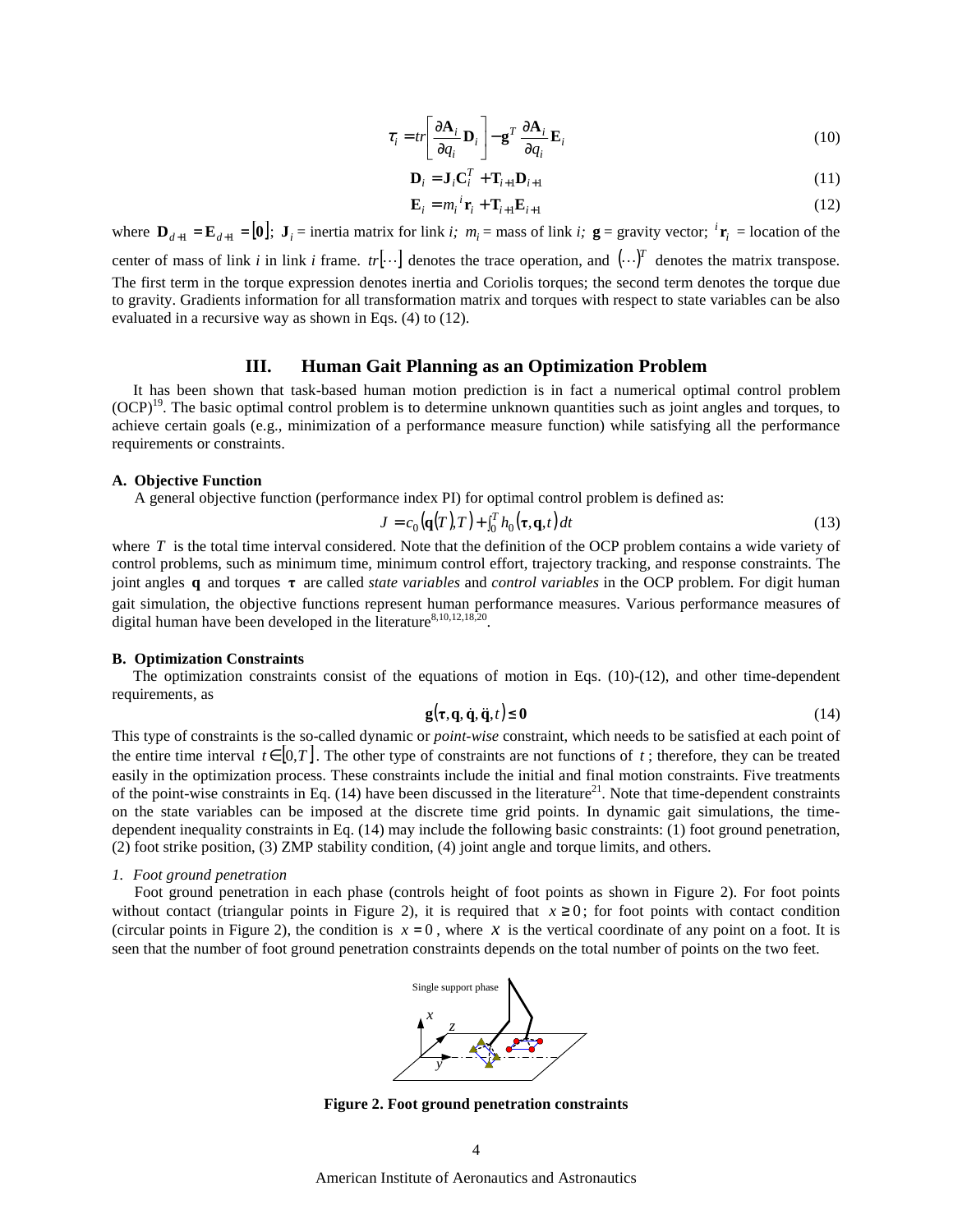#### *2. Foot strike position*

 Foot strike position can be used to determine walking direction and step length. As shown in Figure 3, the strike coordinates can be imposed as equality constraints.



**Figure 3. Foot strike position constraints** 

#### *3. ZMP stability*

 The dynamic stability that refers to dynamic equilibrium of all the forces on a walking biped, is imposed by restricting the ZMP location within the boundary of foot support region (FSR). The ZMP concept dates back thirtyfive years and has been re-examined by recent literature either for clarification or extension<sup>22,23</sup>. The ZMP coordinates and stability requirements are as follows:

$$
y_{ZMP} = \frac{\sum_{i=1}^{ndof} m_i(\ddot{x}_i + g) y_i - m_i \ddot{y}_i x_i + I \ddot{\theta}_{iz}}{\sum_{i=1}^{ndof} m_i(\ddot{x}_i + g)} \in FSR
$$
(15)

$$
z_{ZMP} = \frac{\sum_{i=1}^{ndof} m_i(\ddot{x}_i + g)z_i - m_i \ddot{z}_i x_i + I\ddot{\theta}_{iy}}{\sum_{i=1}^{ndof} m_i(\ddot{x}_i + g)} \in FSR
$$
 (16)

where  $x_i$ ,  $y_i$ , and  $z_i$  are the coordinates of the center of mass for *i*th link;  $m_i$  is the mass,  $I_i$  is the global inertia, and  $\ddot{\theta}_i$  is the global angular acceleration of the *i*th link, respectively.

#### *4. Joint angle and torque limits*

The constraints on the joint angle profiles and torques are

$$
\mathbf{q}^L \leq \mathbf{q} \leq \mathbf{q}^U, \ \mathbf{\tau}^L \leq \mathbf{\tau} \leq \mathbf{\tau}^U \tag{17}
$$

where  $\mathbf{q}^L, \mathbf{q}^U$  and  $\mathbf{\tau}^L, \mathbf{\tau}^U$  are the lower and upper bounds for the joint displacements and torques, respectively. Note that the joint torque limits  $\tau^L$  and  $\tau^U$  are sometimes difficult to obtain; therefore, a viable way is to treat them as a part of the objective function. This constitutes a so-called minimum control effort problem, which has no particular difficulty for solution.

# **IV. Solution Techniques of Optimal Control Problem**

 The optimal control problems find the best solution that achieves user-specified objective through forward or inverse dynamics combined with optimization. Several different ways based on numerical optimization to solve the OCP problem are available, namely state variable elimination (forward dynamics), direct collocation, and differential inclusion (inverse dynamics).

#### **A. State Variable Elimination**

 Forward dynamics starts with initial conditions and known forces and solves for unknown joint displacements by numerical integration<sup>13,24,25</sup>. The process of integrating forces over time intervals to obtain walking motions can itself be computationally intensive. Design sensitivity analysis is also needed in this formulation, since the joint angle, velocities and accelerations are implicit functions of the optimization variables, the joint torques $12,20$ . One way to deal with the computational intensity of forward dynamics formulations has been to use massively parallel algorithms and processing scheme $^{12}$ .

## **B. Direct Collocation**

This is the simultaneous formulation where both the joint torques and the joint profiles are treated as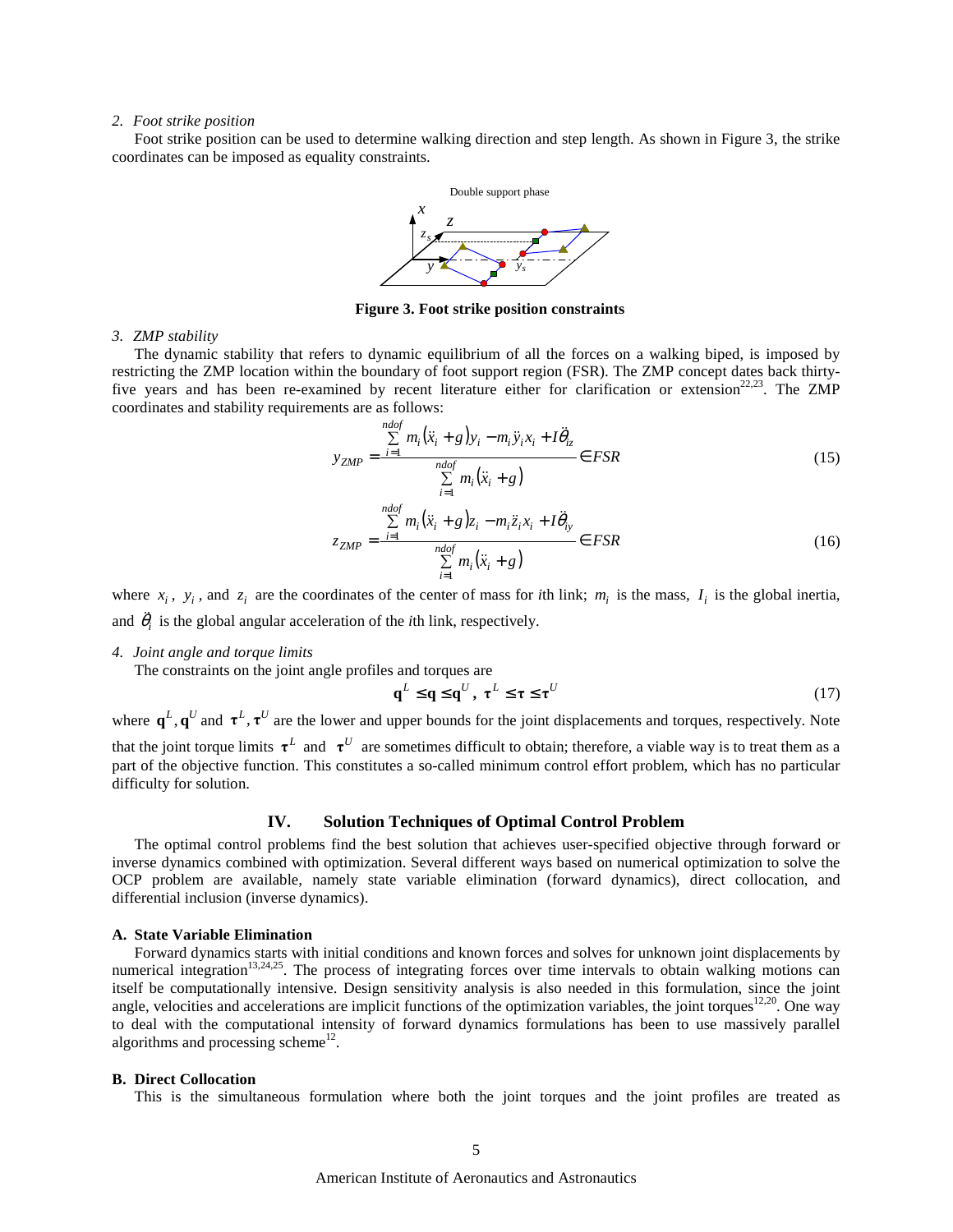optimization variables. Therefore the equations of motion in Eqs. (10) to (12) are treated as equality constraints in the formulation. The direct collocation approach has been used in other engineering fields<sup>26-31</sup>, and robotic or human the formulation. motion planning<sup>32</sup>. Although there are a large number of variables in this formulation, the equations of motion are not required to be satisfied at each iteration of the optimization process. They only need to be satisfied at the final optimum point of the problem. There are two main advantages of this formulation for dynamic systems: (i) the equations of motion for the system need not be integrated explicitly, (ii) design sensitivity analysis of the systems is not needed since all the problem functions are explicit in terms of the variables. With these formulations, the optimization problem becomes large; i.e., the numbers of variables and constraints are large. However, the problem functions are quite sparse; i.e., each function depends on only a few variables. These sparse properties of the functions can be exploited in the optimization process.

#### **C. Differential Inclusion**

 The inverse dynamic method, on the other hand, calculates unknown forces from joint displacement histories. The joint displacement histories associated with locomotion are determined using optimization methods<sup>6,7</sup>. Two important issues in such inverse dynamics frameworks are the human performance criteria and methods for approximating the joint trajectories. The work of Lo *et al*. <sup>10</sup>, although it deals with human motions and tasks other than locomotion, provides a thorough description of an inverse dynamics framework for predicting human motions. Note that in this formulation, the equations of motion in Eqs.  $(10)$  to  $(12)$  are not integrated nor treated as equality constraints; they are automatically satisfied in the optimization process.

# **V. Discretization Techniques of Equations of Motion**

Different discretization techniques for the equations of motion in Eqs. (10) to (12) are available. The general idea is to transfer the EOMs to an algebraic system of equations, the so-called defect equations, which need to be set to zero to enforce the EOMs. In the next section, some of these formulations are presented, and they are based on finite difference method, and Hermite and B-spline interpolations.

#### **A. Central Difference (CD)**

 This is the perhaps the easiest way to discretize the system of dynamic equations. Some common methods include forward, backward difference, and central difference. In the central difference method, the joint velocity and acceleration vectors  $\dot{q}$  and  $\ddot{q}$  are written explicitly with respect to the joint angle vector  $q$ , as follows:

$$
\dot{\mathbf{q}}_i = \dot{\mathbf{q}}_i(t_i) = \frac{\mathbf{q}_{i+1} - \mathbf{q}_{i-1}}{2\Delta t} , \qquad i = 0, N
$$
\n(18)

$$
\ddot{\mathbf{q}}_i = \ddot{\mathbf{q}}_i(t_i) = \frac{\mathbf{q}_{i+1} - 2\mathbf{q}_i + \mathbf{q}_{i-1}}{\Delta t^2} , \qquad i = 0, N
$$
\n(19)

where  $\Delta t$  is the time interval ( $\Delta t = T/N$ ). If some of the state variables, such as the joint angle displacements **q**, are treated as variables in the optimization formulation, the implicit problem becomes explicit. Therefore special design sensitivity analysis procedures are not needed, when the direct collocation or inverse dynamic methods are employed. The finite difference approximations are used to replace the joint velocities and accelerations in terms of the angles. Note that Eqs. (18) and (19) are the additional equality constraints among the variables.

#### **B. Piecewise Hermite Interpolation (Hermite)**

 The basic discretization scheme is as follows: the state variables **q** are chosen as continuous differentiable functions and piecewise defined as cubic polynomials between  $q_i$  and  $q_{i+1}$ , with the EOMs (10) to (12) satisfied at  $t_i$  and  $t_{i+1}$ . For  $t \in [t_i, t_{i+1}]$ , the approximation of state variables **q** is

$$
\mathbf{q}_a(t) = \sum_{k=0}^3 \mathbf{c}_k^i \left(\frac{t - t_i}{\Delta t}\right)^k
$$
 (20)

where

$$
\mathbf{c}_0^i = \mathbf{q}_i; \mathbf{c}_1^i = \Delta t \dot{\mathbf{q}}_i
$$
\n
$$
\mathbf{c}_2^i = -3\mathbf{q}_i - 2\Delta t \dot{\mathbf{q}}_i + 3\mathbf{q}_{i+1} - \Delta t \dot{\mathbf{q}}_{i+1}; \mathbf{c}_3^i = 2\mathbf{q}_i + \Delta t \dot{\mathbf{q}}_i - 2\mathbf{q}_{i+1} + \Delta t \dot{\mathbf{q}}_{i+1}
$$
\n(21)

where  $\Delta t = t_{i+1} - t_i$ . The approximation function (20) of the state variables must satisfy the EOMs (10)-(12) at the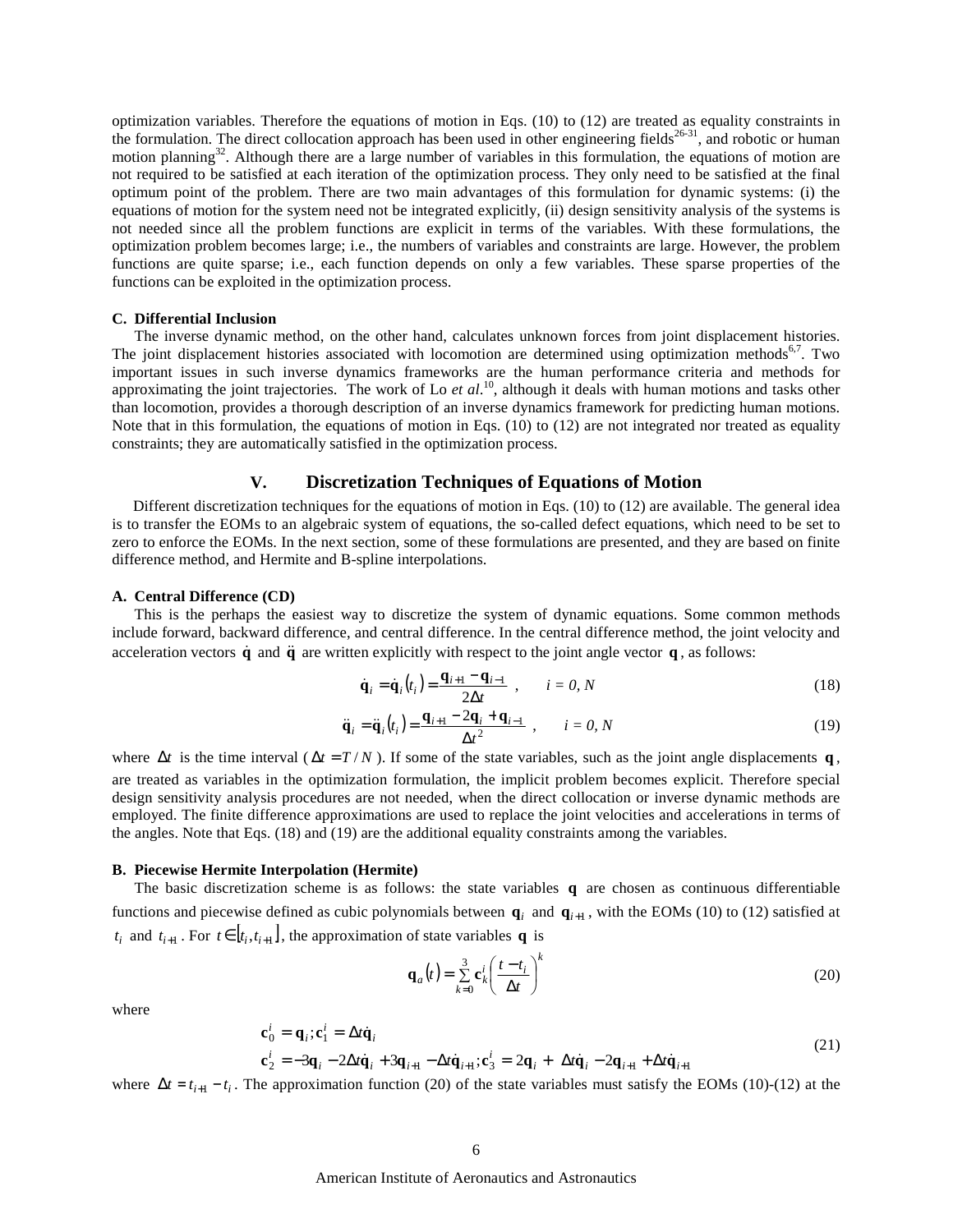grid point  $t_i$  ( $i = 0, N$ ). The time dependent constraints are satisfied at the grid points. The optimization problem is to determine **q**, **q** and  $\tau$  to minimize the cost function of Eq. (13), subject to the discretized inequality constraints in Eq. (14) at the time grid point. Note that at the grid point  $t = t_i$ ,

$$
\ddot{\mathbf{q}}_i = \ddot{\mathbf{q}}_a(t_i) = \frac{2}{\Delta t^2} \left( -3\mathbf{q}_i + 3\mathbf{q}_{i+1} - 2\Delta t \dot{\mathbf{q}}_i - \Delta t \dot{\mathbf{q}}_{i+1} \right)
$$
(22)

#### **C. Cubic B-spline Interpolation (B-spline)**

 Since human motion trajectories are usually very smooth, cubic B-spline interpolation can be used. For the optimization problem, the entire time domain is discretized by B-spline curves, which are defined by a set of control points **P** and time grid points (knots) **t**. B-spline is a numerical interpolation method that has many important properties, such as continuity, differentiability, and local control<sup>33</sup>. These properties, especially differentiability and local control, make B-splines competent to represent joint angle trajectories, which require smoothness and flexibility. There are a number of ways to define the B-spline basis functions, and it is preferred to have an explicit polynomial form rather than in a recursive form. Let  $T = \{t_0, t_1, \ldots, t_m\}$  be a non-decreasing sequence of real numbers, i.e.,  $t_i \leq t_{i+1}$ ,  $i = 0, \dots, m-1$ . The  $t_i$  are called *knots*, and they are non-decreasingly spaced. A cubic B-spline is

 $q(t) = \sum_{i=1}^{nct} N_{i,4}(t) P_i; \quad 0 \le t \le T$  $=\sum_{j=0}^{n} N_{j,4}(t)P_j;$   $0 \le t \le$ ; 0  $0^{4N}$  j, 4  $(23)$ 

where the  ${P_j}$  *j*  $j = 0, \dots$  *nct* are the  $(nct + 1)$  control points, and the  ${N_{j,4}(t)}$  are the cubic B-spline basis functions defined on the knot vector  $((m+1)$  knots). In reality each segment of the curve is defined by four control points. The *k*th derivatives of a cubic B-spine curve can be easily obtained from Eq. (23), since only the basis functions are functions of time. In this formulation, the control vector **P** for each DOF are chosen as the optimization variables. This formulation is to minimize the objective function in Eq. (13), subject to the inequality constraints in Eq. (14), as  $g(\tau, P, t) \leq 0$  (24)

#### **D. Discussion of Formulations**

defined as

 Advantages and disadvantages of different formulations are listed in Table 1. Since the objective and constraint functions are all explicit in terms of the optimization variables in the direct collocation or differential inclusion formulations, the gradients of functions can be obtained easier than the state variable elimination method. Starting form a system of differential equations, approximations in the time domain for the state variables are set up and collocation can be enforced on certain time points in the direct collocation formulations. The equations of motion in Eqs. (10)-(12) do not need to be satisfied exactly at each iteration of the optimization process. They need to be satisfied only at the final solution point. This has advantage if instabilities occur or no solution exists for differential equations (DEs) for certain points in the design space. Also, unnecessary simulations of the system are avoided at intermediate designs, where it might be difficult to obtain a solution. The differential inclusion formulation does not need the integration of the dynamic equations, either. In these formulations, the system of DEs is directly discretized and imbedded into the optimization formulation. However, the error in the solution of DEs in state variable elimination formulations can be easily controlled, which is not an easy task for the other two formulations. Differential inclusion formulation includes fewer variables and needs less storage than direct collocation; therefore it has special advantage. Note that differential inclusion formulation is only available in optimal control problems; there is no similar formulation in optimal design of systems subjected to static loads.

 In terms of the discretization techniques, several different ways can be used: direct discretization by finite differences, piece-wise polynomials and splines of various orders. Table 2 lists the advantages and disadvantages of different discretization techniques. For the piece-wise polynomial and spline interpolations, the number of variables is usually not very large; therefore, the resulting NLP is not too large. Sparsity can be utilized in the formulations, but not necessary. These formulations provide good smoothness for the final solution; therefore, they are well suitable for digital human motion simulation. However, the drawback of these formulations is that the implementation is not straightforward. They are sometimes too restrictive; therefore no solution or no good solution may be obtained for the optimal control problem. The finite difference method usually requires large number of grid points *N*; therefore large-scale NLP algorithms with sparse matrix capabilities are required to solve the problems efficiently.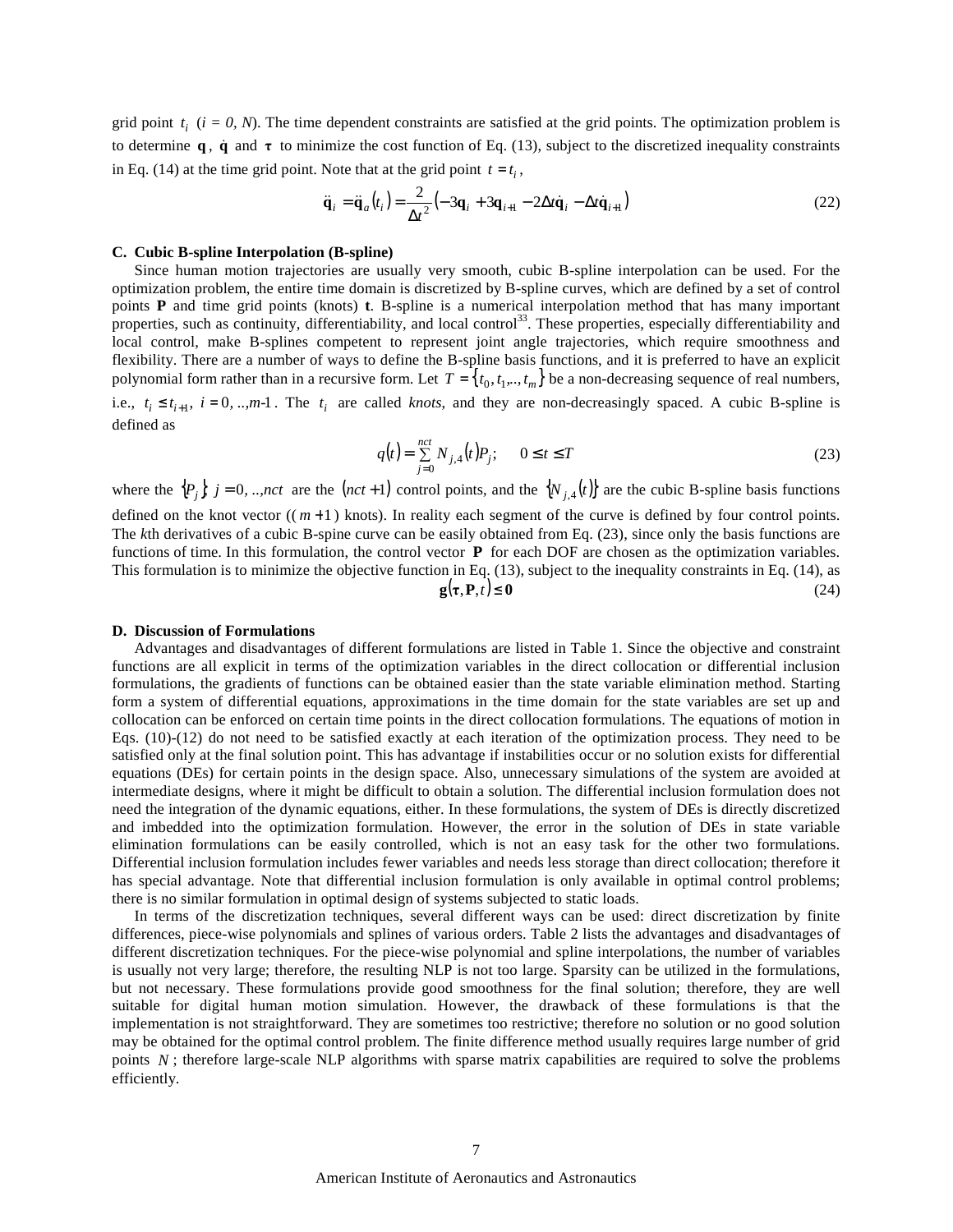| <b>Formulations</b>              | <b>Variables</b> | <b>Advantages</b>                                                                                                                                                                                                                                                                                                                              | <b>Disadvantages</b>                                                                                                                                                                                                                                                                                                                                  |  |  |
|----------------------------------|------------------|------------------------------------------------------------------------------------------------------------------------------------------------------------------------------------------------------------------------------------------------------------------------------------------------------------------------------------------------|-------------------------------------------------------------------------------------------------------------------------------------------------------------------------------------------------------------------------------------------------------------------------------------------------------------------------------------------------------|--|--|
|                                  |                  | 1. Small optimization problems.<br>2. Equations of motion are satisfied at each<br>iteration; intermediate solutions may be<br>usable.                                                                                                                                                                                                         | 1. Equations of motion must be integrated at each<br>iteration, which is expensive.<br>2. A good DEs integrator is needed.<br>3. Objective or constraints involving $\boldsymbol{q}$ are implicit                                                                                                                                                     |  |  |
| State variable<br>elimination    | τ                | 3. Error in the solution of DEs can be.<br>controlled.                                                                                                                                                                                                                                                                                         | functions of the variables; their evaluation requires<br>solution of the equations of motion.<br>4. Design sensitivity analysis must be performed, and<br>its implementation is tedious.<br>5. Dense constraint Jacobian and Hessian matrices;                                                                                                        |  |  |
|                                  |                  |                                                                                                                                                                                                                                                                                                                                                | difficult to treat large-scale problems.                                                                                                                                                                                                                                                                                                              |  |  |
| <b>Direct</b><br>collocation     | $q, \tau$        | 1. Formulations are explicit in terms of<br>variables.<br>2. Equations of motion are not integrated at<br>each iteration.<br>3. Constraint Jacobians and Hessian are sparse.<br>4. Design sensitivity analysis is not needed.<br>5. Constraints on $\mathbf q$ and $\mathbf \tau$ can be treated<br>efficiently.                               | 1. Numbers of variables and constraints are large.<br>2. Intermediate solutions may not be usable.<br>3. Optimization algorithms for large-scale problems<br>must be used.<br>4. For efficiency, advantage of sparsity of the<br>constraint Jacobians and Hessians must be utilized.<br>5. Optimization variables sometimes need to be<br>normalized. |  |  |
| <b>Differential</b><br>inclusion | $\mathbf q$      | 1. Smaller number of optimization variables.<br>2. Formulations are explicit in terms of<br>variables.<br>3. Equations of motion are not integrated, but<br>are satisfied at each iteration.<br>4. Intermediate solutions may be usable.<br>5. Design sensitivity analysis is not needed.<br>6. Constraints on $q$ can be treated efficiently. | 1. Objective or constraints involving $\tau$ need<br>evaluation of inverse dynamics.<br>2. Implementation sometimes is not straightforward.                                                                                                                                                                                                           |  |  |

| Table 1. Advantages and disadvantages of different formulations |
|-----------------------------------------------------------------|
|-----------------------------------------------------------------|

# **Table 2. Advantages and disadvantages of different discretization techniques**

| <b>Formulation</b>                        | <b>Advantages</b>                                                                                                                                                              | <b>Disadvantages</b>                                                                                                           |  |  |
|-------------------------------------------|--------------------------------------------------------------------------------------------------------------------------------------------------------------------------------|--------------------------------------------------------------------------------------------------------------------------------|--|--|
| <b>Finite</b><br>difference               | • Very sparse constraint Jacobians and Hessian.<br>• Implementation is very straightforward.<br>• State or control variable constraints become<br>simple bounds in most cases. | • Larger number of variables and<br>constraints.<br>• Optimization algorithms for large-scale<br>sparse problems must be used. |  |  |
| Piece-wise<br>polynomial<br>interpolation | • Good smoothness.<br>• Smaller NLP problems.<br>• State or control variable constraints become<br>simple bounds or linear in most cases                                       | • The required curve profile may be too<br>restrictive.<br>• Implementation sometimes is not<br>straightforward.               |  |  |

# **Table 3. Numbers of non-zero elements in gradient and Jacobian for different formulations**

| <b>Item</b>                                                                |                                   | <b>Formulation</b>                                 |                                         |                                            |  |
|----------------------------------------------------------------------------|-----------------------------------|----------------------------------------------------|-----------------------------------------|--------------------------------------------|--|
|                                                                            |                                   | <b>CD</b>                                          | <b>Hermite</b>                          | <b>B</b> -spline                           |  |
| <b>Gradient</b><br>vector                                                  | <b>Objective function</b><br>(13) | $d(N+3)$                                           | $2d(N+2)$                               | dn                                         |  |
|                                                                            | Foot ground                       | $3dN_n(N+1)$                                       | $4dN_n(N+1)$                            | $4dN_n(N+1)$                               |  |
| Jacobian<br>of<br>constraints                                              | penetration constraints           | $\lceil dN_p(N+3)(N+1)\rceil^*$                    | $[2dNn(N+2)(N+1)]$                      | $\lceil dnN_n(N+1)\rceil$                  |  |
|                                                                            | Foot strike position              | $3dN_s(N+1)$                                       | $4dN_s(N+1)$                            | $4dN_s(N+1)$                               |  |
|                                                                            | constraints                       | $\lceil dN_s(N+3)(N+1) \rceil$                     | $[2dN_s(N+2)(N+1)]$                     | $\lceil dnN_s(N+1)\rceil$                  |  |
|                                                                            | <b>ZMP</b> stability              | $3dN7(N+1)$                                        | $4dN7(N+1)$                             | $4dN7(N+1)$                                |  |
|                                                                            | constraints                       | $\lceil dN_{7}(N+3)(N+1)\rceil$                    | $[2dN_Z(N+2)(N+1)]$                     | $\lceil dnN_{z}(N+1)\rceil$                |  |
|                                                                            | Joint angle constraints           |                                                    |                                         | $4d(N+1)$<br>$\lceil d^2n(N+1)\rceil$      |  |
| Total of 1 <sup>st</sup> order derivatives<br>(Gradient vector & Jacobian) |                                   | $3d(N_p+N_s+N_Z)(N+1)+$<br>$d(N+3)$                | $4d(N_p+N_s+N_Z)(N+1)+$<br>$2d(N+2)$    | $4d(N_p+N_s+N_Z+1)(N+1)+$<br>dn            |  |
|                                                                            |                                   | $\lceil d(N+3) \cdot$<br>$((N_n+N_s+N_Z)(N+1)+1)]$ | $[2d(N+2)$<br>$((N_n+N_s+N_z)(N+1)+1)]$ | $[dn \cdot$<br>$((N_n+N_s+N_z+d)(N+1)+1)]$ |  |

\* The expressions in the brackets give the total number of elements when sparsity is not considered.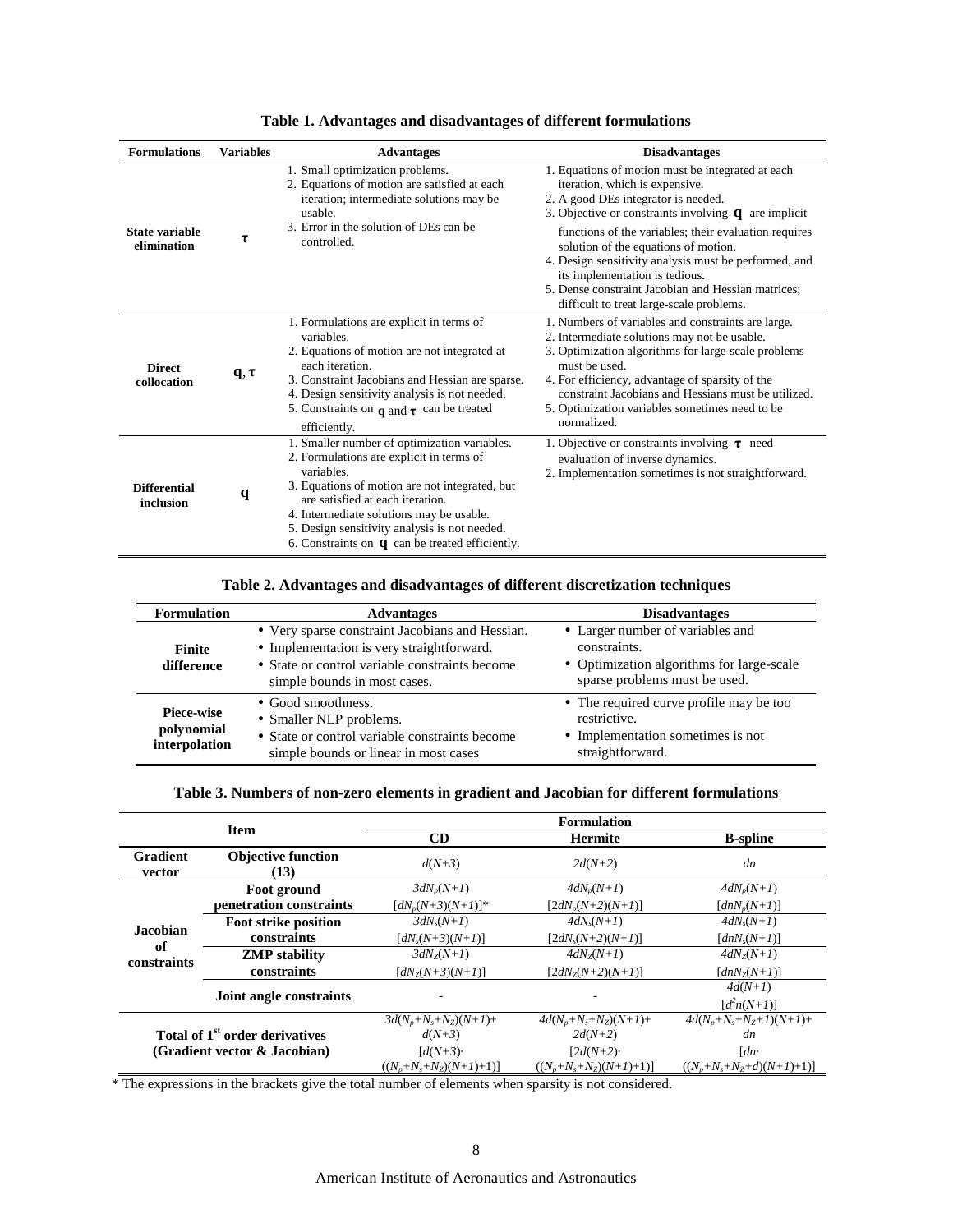Table 3 shows the approximated numbers of non-zero elements in the gradient vector and Jacobian of constraint functions for all the formulations. The following symbols are used in the table:  $d =$  number of degree of freedoms (DOFs) in the human model;  $N =$  number of time intervals (number of time grid points =  $N + 1$ );  $n =$  number of control points in a cubic B-spline;  $N_g$  = number of foot ground penetration constraints;  $N_s$  = number of foot strike position constraints;  $N_Z$  = number of ZMP stability constraints. This approximation in fact provides upper bounds for the numbers of non-zero elements in the vectors and matrices. Only the storage of the input information for the algorithm, such as the Jacobian matrix, is discussed and compared.

# **VI. A Numerical Example**

 All the formulations developed in Section V are applied to a gait simulation example for evaluation. All the formulations are solved using the sparse SQP algorithm in SNOPT<sup>34</sup>. A PC with 3.2 GHz processor and 1.0 GB RAM is used for running the programs and recording the relative CPU times. Each solution case of the example problem was run several times with different starting point and the shortest time was recorded. Results of the examples are listed and compared. Advantages and disadvantages of the formulations are discussed.

#### **A. A 18-DOF Human Lower-Body Gait Model**

An 18-DOF three-dimensional digital human lower-body model is considered as shown in Figure  $4^{18}$ . In this model, the hip has 6 global DOFs, including 3 translations and 3 rotations. The pelvis has 3 rotational DOFs, and the knee has 1 rotational DOF. The ankle is represented by 2 orthogonal rotational joints. The two legs are exactly symmetric. The number of foot ground penetration constraints in this example is 8, which is the total number of points on the two feet. One foot strike position constraint and four ZMP stability constraints are used in this study. Note also that since the ground reaction forces are not considered in the current formulation, the torques are only due to gravity, inertia, and Coriolis effects.

 The total motion time is considered as 2.442 seconds. No special techniques are used to find an initial point for the formulations. The starting values for the optimization variables are taken as zero. Table 4 gives the numbers of iterations and CPU (s) for different formulations.



**Figure 4. A 18-DOF human lower-body gait model** 

# **B. Discussion of Results**

## *1. Number of time steps*

 It is obvious that the number of time steps used in the numerical solution process can affect the performance of the formulations. In general if the step size is large, the size of the optimization problems is small. The numbers of iterations and CPU times to find an optimal solution are small, and vise versa. If the step size is too small, the sizes of the alternative formulations become very large which requires additional calculations and computer storage. To evaluate the performance of various formulations, a few different grid sizes are tried for the example. All the three formulations are indeed very sparse, with small numbers of non-zero elements in the constraint Jacobian. Table 4 shows that as the number of time steps is increased the computational effort with all the formulations also increases. It is also observed that the CD and B-spline formulations require less computational efforts compared to the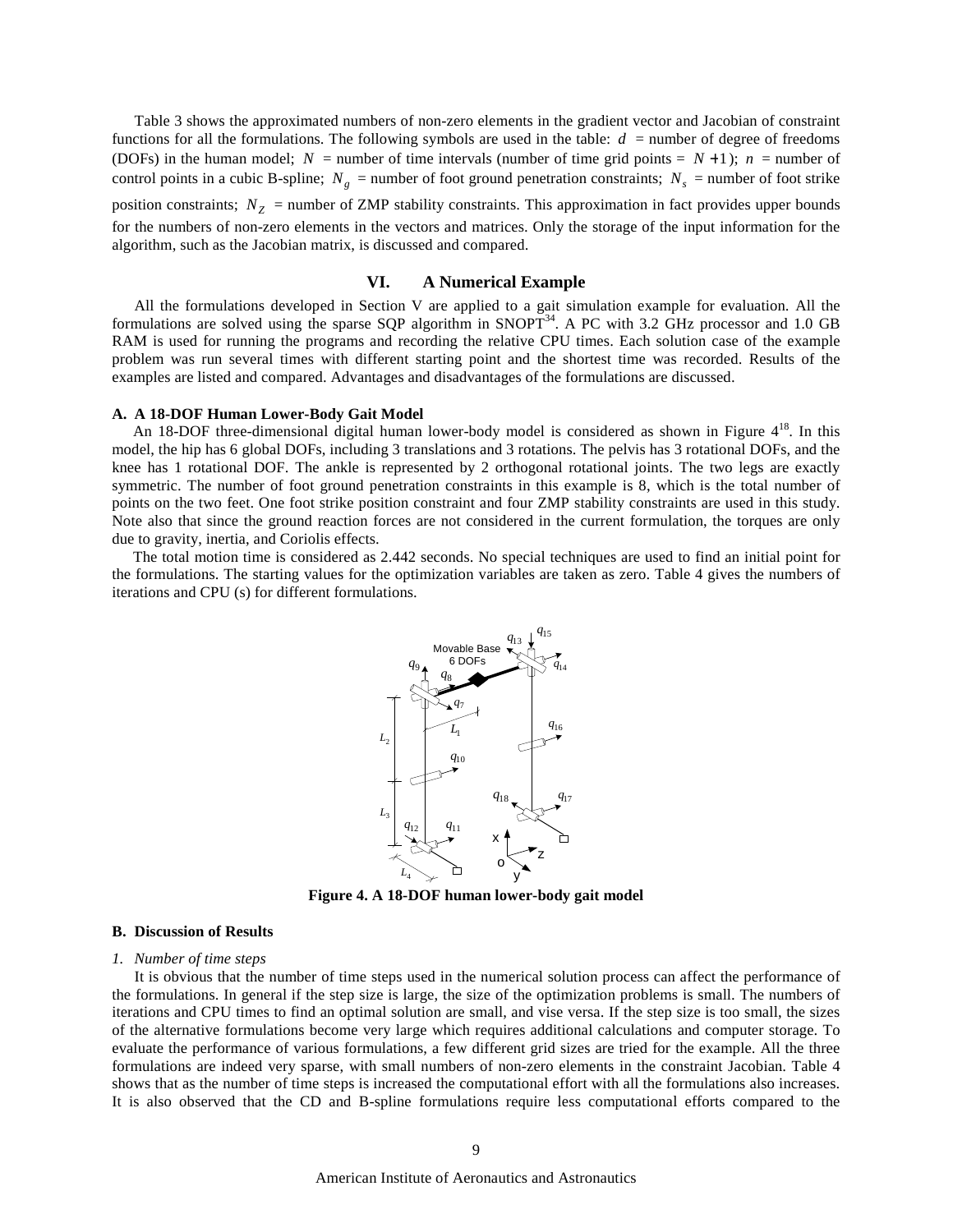formulation based on Hermite interpolation. For smaller numbers of time steps, the CD formulation is very efficient. When the number of time steps becomes larger, CD and B-spline formulations require similar computational efforts.

| No. of Time     | <b>Numbers of Iterations</b> |         |                  | CPU(s) |                |                  |
|-----------------|------------------------------|---------|------------------|--------|----------------|------------------|
| Intervals $(N)$ | $\mathbb{C}\mathbf{D}$       | Hermite | <b>B</b> -spline |        | <b>Hermite</b> | <b>B</b> -spline |
|                 | 30                           |         |                  |        |                |                  |
|                 | 29                           |         |                  |        | 328            | 246              |
|                 | 96                           | 49      |                  | '398   | 2047           | 503              |

**Table 4. Numbers of iterations and CPU (s) for different formulations** 



 **Figure 5. Gait motions of a 18-DOF human lower-body model (a) kinematically feasible gait where torques are not considered; (b) torques are considered** 

# *2. Gait simulations*

 Figure 5 show the lower-body gait simulations. For simplicity of illustration, the axis in the walking direction (*y*) is extended. It is seen that all the constraints presented in Section III, including the foot ground penetration and prescribed strike locations are all satisfied. Figure (5a) shows a kinematically feasible walking motion, while (5b) illustrates an optimal gait motion with the absolute torque values are minimized. Note that since the joint torques are not considered in (5a), some motions such as the high kick of the right leg in Fig. (5a) are not realistic. Figure (5b) shows a more realistic gait motion.

#### *3. Advantages and disadvantages of formulations*

 The main advantages of the differential inclusion inverse-dynamics based formulations for dynamic systems are summarized as follows: (i) the equations of motion for the system need not be integrated explicitly; therefore, unnecessary simulations of the system are avoided at intermediate designs; (ii) design sensitivity analysis of the systems is not needed since all the problem functions are explicit in terms of the variables. The major disadvantage of the formulation based on B-spline interpolation is that some constraints are linear instead of simple bounds, such as the joint angle constraints.

#### *4. Other formulations*

 It is clear that other simultaneous formulations are possible. These are based on different discretization techniques of the first order or second order  $EOMs<sup>29</sup>$ , and piecewise higher degree polynomial approximations of state variables<sup>27</sup>. However, these multi-step methods or higher degree of polynomials may result in significant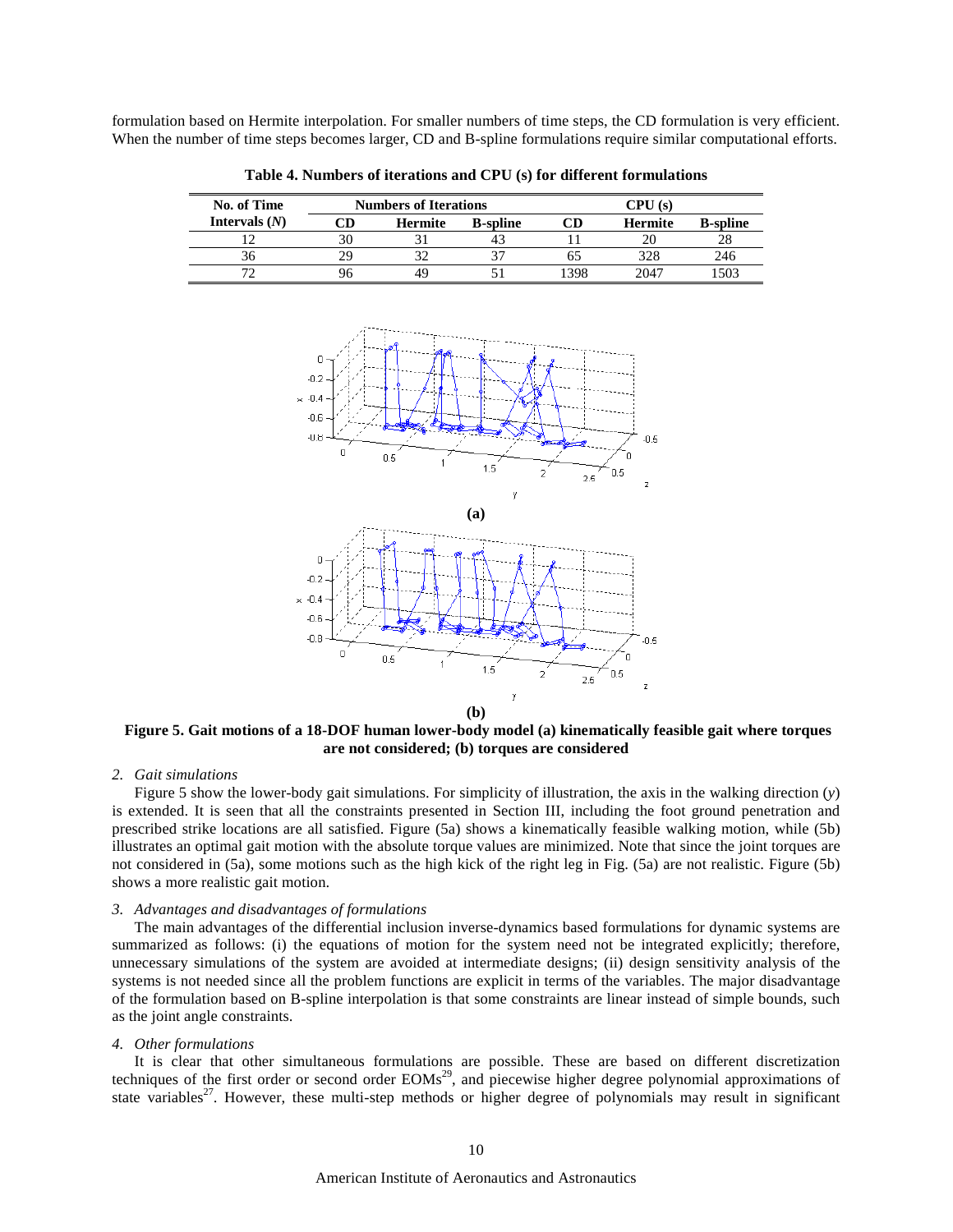complexity of numerical implementation for the formulations, which is not desired. The application of these methods for digital human motion prediction needs further evaluation.

#### *5. Future research*

 Optimization-based gait prediction reveals great insights into real human gait. Intuitively, simulation of a natural gait will involve multiple objectives. This is an important topic for future consideration in simulation of human gait. A full-size three-dimensional gait model including human upper body and arm movements will be very useful for understanding of upper body motion. Human running and jumping motions are of special interest to certain types of applications, such as sports. Some further research in human motion prediction and simulation also includes comparison with other models now being used, and the consideration of collision avoidance in the formulations. A general framework for collision avoidance of human motions has been recently presented $35$ .

# **VII. Concluding Remarks**

 The task-based motion prediction of digital humans was shown to be an optimal control problem and therefore could be solved numerically by powerful sparse NLP techniques. In order to provide clues on how best to formulate the problem for practical applications, various solution techniques for optimization-based optimal control were presented and compared. Different discretization techniques were discussed and their strength and weakness compared. Based on this work, the following observations are made.

- *1.* The direct collocation and differential inclusion methods did not require integration of the equations of motion. All functions of the formulations became explicit in terms of the optimization variables
- *2.* Differential inclusion formulation is unique in the sense that it is only available in optimal control problems. Compared to direct collocation method, differential inclusion formulation has special advantage and great potential for large-scale digital human motion prediction, because the size of the optimization problem is smaller.
- *3.* Formulations based on central difference and B-spline required less computational efforts compared to the formulation based on Hermite interpolation for the same number of time steps.
- *4.* When the number of time steps becomes larger, CD and B-spline formulations require similar computational efforts. The differential inclusion formulation based on B-spline is currently being implemented in the virtual human environment *SANTOSTM*<sup>35</sup> .

 More work is still needed to fully develop nonlinear optimization-based control techniques, such as differential inclusion for realistic human motion prediction, with the validation of motion tracking data. More justification should be provided for the selection of these methods for human motion simulation. The current control torque does not include ground reaction forces, so the torque in the stance leg is not real; the ground reaction forces need to be included in future work.

#### **Acknowledgement**

 Support for this research provided by the Virtual Soldier Research program at the University of Iowa, is gratefully acknowledged.

## **References**

1 Furusho, J. and Masubuchi, M. "Control of a dynamical biped locomotion system for steady walking," *Journal of Dynamic System, Measurement, and Control*. Vol. 108, 1986, pp. 111-118.

2 Faraway, J.J., Zhang, X. and Chaffin, D.B., "Rectifying postures reconstructed from joint angles to meet constraints," *Journal of Biomechanics*. Vol. 32 (7), 1999, pp. 7333-736.

 $3$ Yamaguchi, J., Soga, E., Inoue, S. and Takanishi, A., "Development of a bipdal humanoid robot control method of whole body cooperative dynamic biped walking," *IEEE International Conference on Robotics and Automation*, Vol. 1, 1999, pp. 368- 374.

<sup>4</sup>Nishiwaki, K. and Kagami, S., "Online generation of humanoid walking motion based on a fast generation method of motion pattern that follows desired ZMP," *IEEE International Conference on Intelligent Robots and Systems*, Vol. 3, 2002, pp. 2684-2689.

<sup>5</sup>Park, J. and Kim, K., "Biped robot walking using gravity-compensated inverted pendulum mode and computed torque control*,*" *IEEE International Conference on Robotics and Automation*, Vol. 4, 1998, pp. 3528-3533.

<sup>6</sup>Chevallereau, C. and Aoustin, Y. "Optimal reference trajectories for walking and running of a biped robot," *Robotica*, Vol. 19, 2001, pp. 557-569.

<sup>7</sup>Bessonnet, G., Sardain, P. and Chesse, S., "Optimal motion synthesis- dynamic modeling and numerical solving aspects*,*" *Multibody System Dynamics*, Vol. 8(3), 2002, pp. 257-278.

8 Saidouni, T. and Bessonnet, G., "Generating globally optimized sagittal gait cycles of a biped robot," *Robotica*, Vol. 21(2), 2003, pp. 199-210.